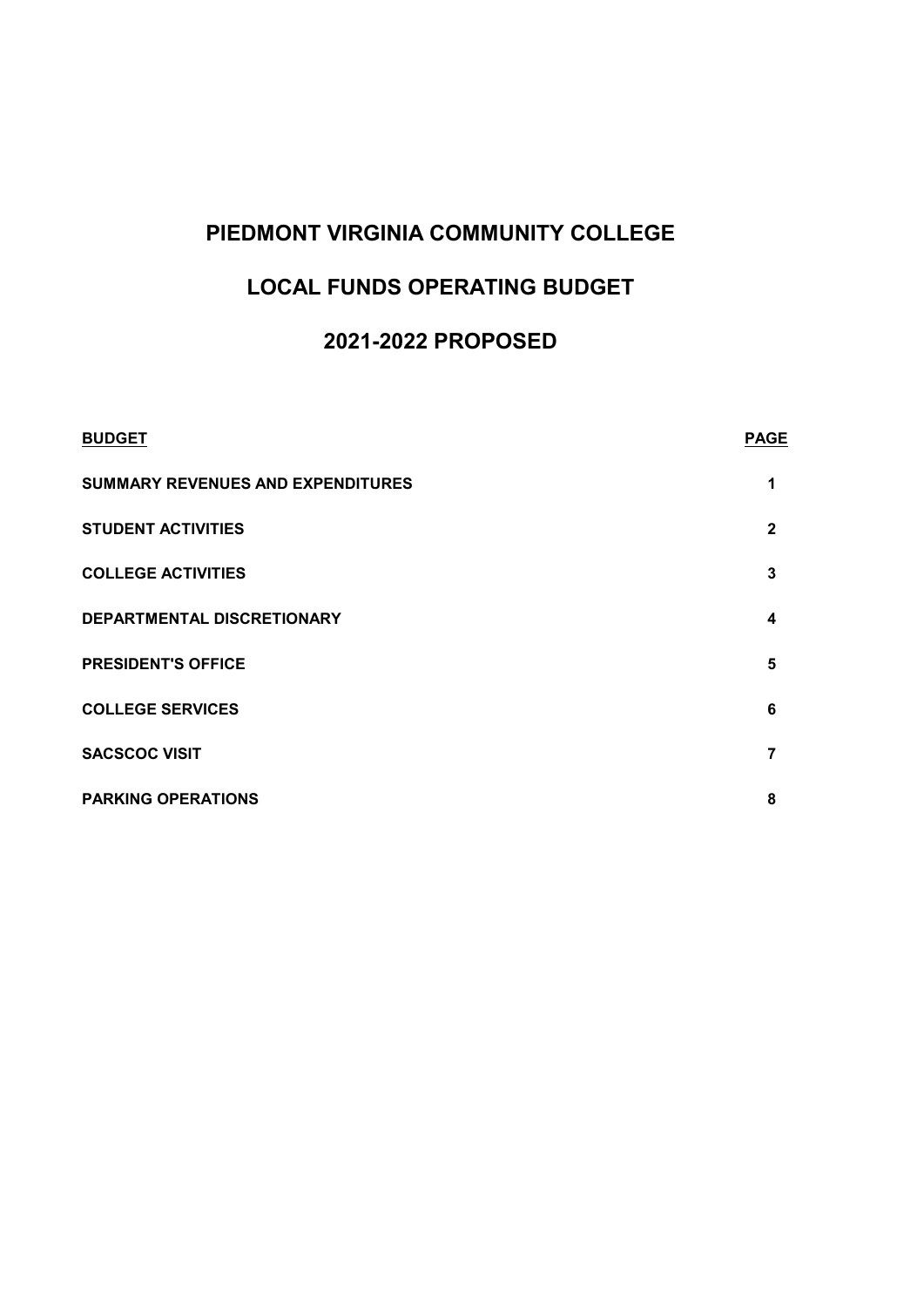#### **PIEDMONT VIRGINIA COMMUNITY COLLEGE LOCAL FUNDS OPERATING BUDGET SUMMARY 2021-2022 PROPOSED AND 2020-2021 APPROVED**

|                                               | 2020-2021<br><b>APPROVED</b> | 2021-2022<br><b>PROPOSED</b> |
|-----------------------------------------------|------------------------------|------------------------------|
| <b>REVENUE</b>                                |                              |                              |
| Localities                                    |                              |                              |
| Albemarle                                     | \$24,048.00                  | \$24,529.00                  |
| Buckingham                                    | \$1,173.00                   | \$1,197.00                   |
| Charlottesville                               | \$12,317.00                  | \$12,564.00                  |
| Fluvanna                                      | \$7,038.00                   | \$7,179.00                   |
| Greene                                        | \$6,452.00                   | \$6,581.00                   |
| Louisa                                        | \$5,865.00                   | \$5,983.00                   |
| Nelson                                        | \$1,760.00                   | \$2,393.00                   |
| <b>Total Localities</b>                       | \$58,653.00                  | \$60,426.00                  |
| <b>Auxiliary Enterprise Commissions</b>       |                              |                              |
| <b>Bookstore</b>                              | \$100,000.00                 | \$70,000.00                  |
| Food Service, Coffee Cart, Vending            | \$35,000.00                  | \$35,000.00                  |
| <b>Total Auxiliary Enterprise Commissions</b> | \$135,000.00                 | \$105,000.00                 |
| Fees/Other                                    |                              |                              |
| <b>Student Activity Fee</b>                   | \$162,650.00                 | \$175,994.00                 |
| Activity Fee Escrowed to ATTC                 | \$54,006.00                  | \$54,006.00                  |
| <b>Institutional Fee</b>                      | \$131,000.00                 | \$140,000.00                 |
| <b>Parking Fines</b>                          | \$3,000.00                   | \$3,000.00                   |
| <b>Total Fees/Other</b>                       | \$350,656.00                 | \$373,000.00                 |
| Carryforward of FY20 COVID-19 savings         | \$79,800.00                  | \$72,500.00                  |
| Lost Revenue-Student Fees-COVID FY20          |                              | \$26,900.00                  |
| <b>TOTAL</b>                                  | \$624,109.00                 | \$637,826.00                 |
| <b>EXPENDITURES</b>                           |                              |                              |
| <b>Student Activities</b>                     | \$205,150.00                 | \$196,800.00                 |
| Activity Fee Escrowed to ATTC                 | \$54,006.00                  | \$50,000.00                  |
| <b>College Activities</b>                     | \$185,453.00                 | \$190,426.00                 |
| <b>President's Office</b>                     | \$35,500.00                  | \$35,500.00                  |
| <b>College Services</b>                       | \$10,000.00                  | \$12,000.00                  |
| <b>Parking Operations</b>                     | \$10,000.00                  | \$10,000.00                  |
| Reserve for Future Projects                   | \$124,000.00                 | \$143,100.00                 |
| <b>TOTAL</b>                                  | \$624,109.00                 | \$637,826.00                 |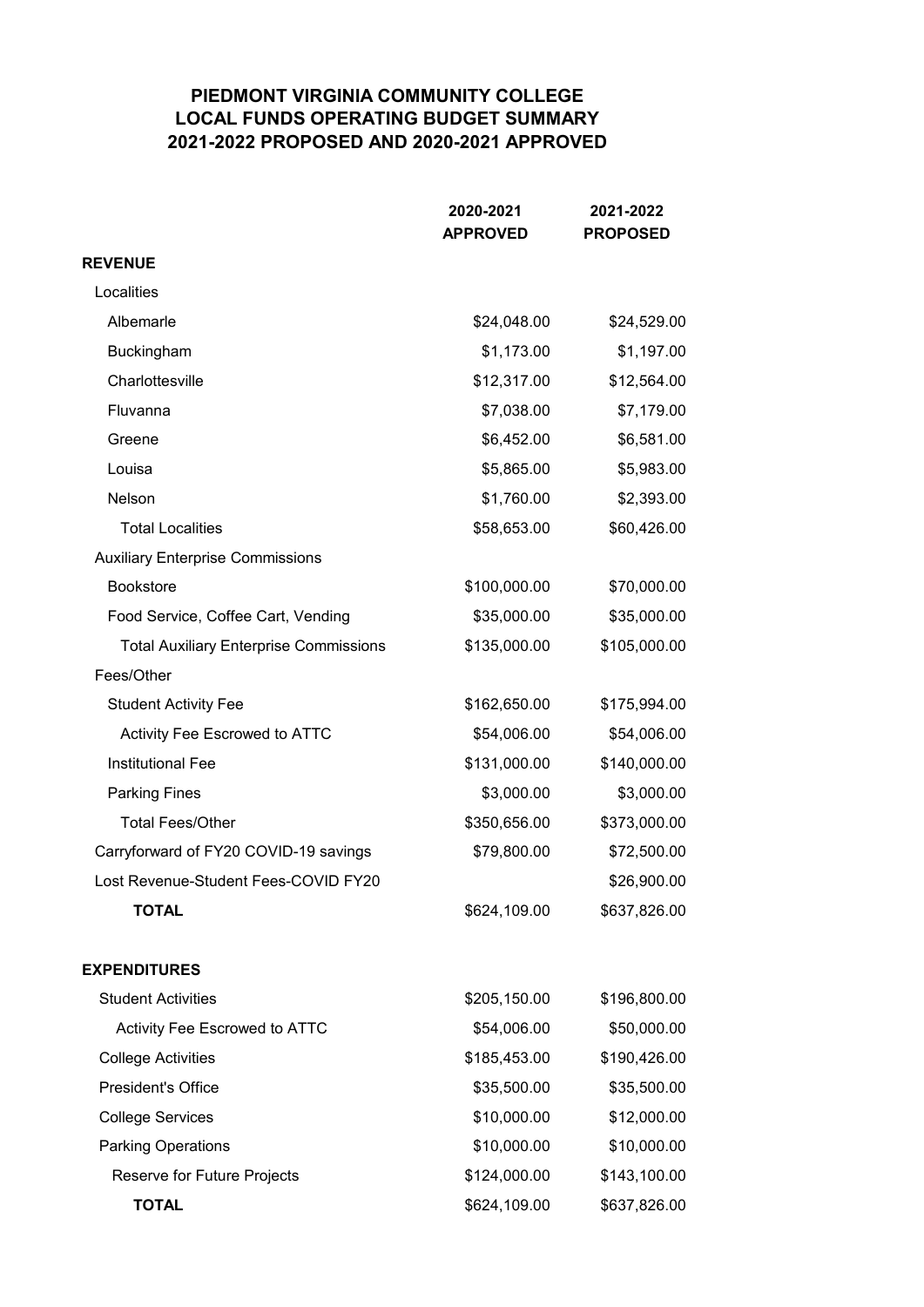#### **PIEDMONT VIRGINIA COMMUNITY COLLEGE LOCAL FUNDS STUDENT ACTIVITIES BUDGET 2021-2022 PROPOSED AND 2020-2021 APPROVED**

|                                              | 2020-2021<br><b>APPROVED</b> | 2021-2022<br><b>PROPOSED</b> |
|----------------------------------------------|------------------------------|------------------------------|
| <b>REVENUE</b>                               |                              |                              |
| <b>Student Activity Fee</b>                  | \$216,656.00                 | \$230,000.00                 |
| Carryover from COVID-19 savings              | \$42,500.00                  | \$0.00                       |
| Recovery-lost student fee revenue-COVID      |                              | \$16,800.00                  |
| <b>TOTAL</b>                                 | \$259,156.00                 | \$246,800.00                 |
| <b>EXPENDITURES</b>                          |                              |                              |
| <b>Film Series</b>                           | \$4,450.00                   | \$4,450.00                   |
| <b>Graduation Program</b>                    | \$28,000.00                  | \$28,000.00                  |
| <b>International Events</b>                  | \$1,000.00                   | \$1,000.00                   |
| <b>Music Licenses</b>                        | \$2,000.00                   | \$2,000.00                   |
| Recreation and Intramurals                   | \$10,000.00                  | \$10,000.00                  |
| <b>Student Activities and Programming</b>    | \$32,000.00                  | \$32,000.00                  |
| <b>Student Arts Events Vouchers</b>          | \$1,700.00                   | \$1,700.00                   |
| <b>Student Awards Day</b>                    | \$4,000.00                   | \$4,000.00                   |
| <b>Student Services Programs</b>             | \$9,000.00                   | \$9,000.00                   |
| <b>Student Financial Aid Resource Center</b> | \$500.00                     | \$500.00                     |
| Contingency                                  | \$42,500.00                  | \$34,150.00                  |
| <b>TOTAL</b>                                 | \$135,150.00                 | \$126,800.00                 |
| <b>EXPENDITURES FROM AGENCY FUNDS</b>        |                              |                              |
| <b>Clubs and Organizations</b>               | 70,000.00<br>\$              | 70,000.00<br>\$              |
| <b>ESCROW TO STUDENT CENTER</b>              | \$54,006.00                  | \$50,000.00                  |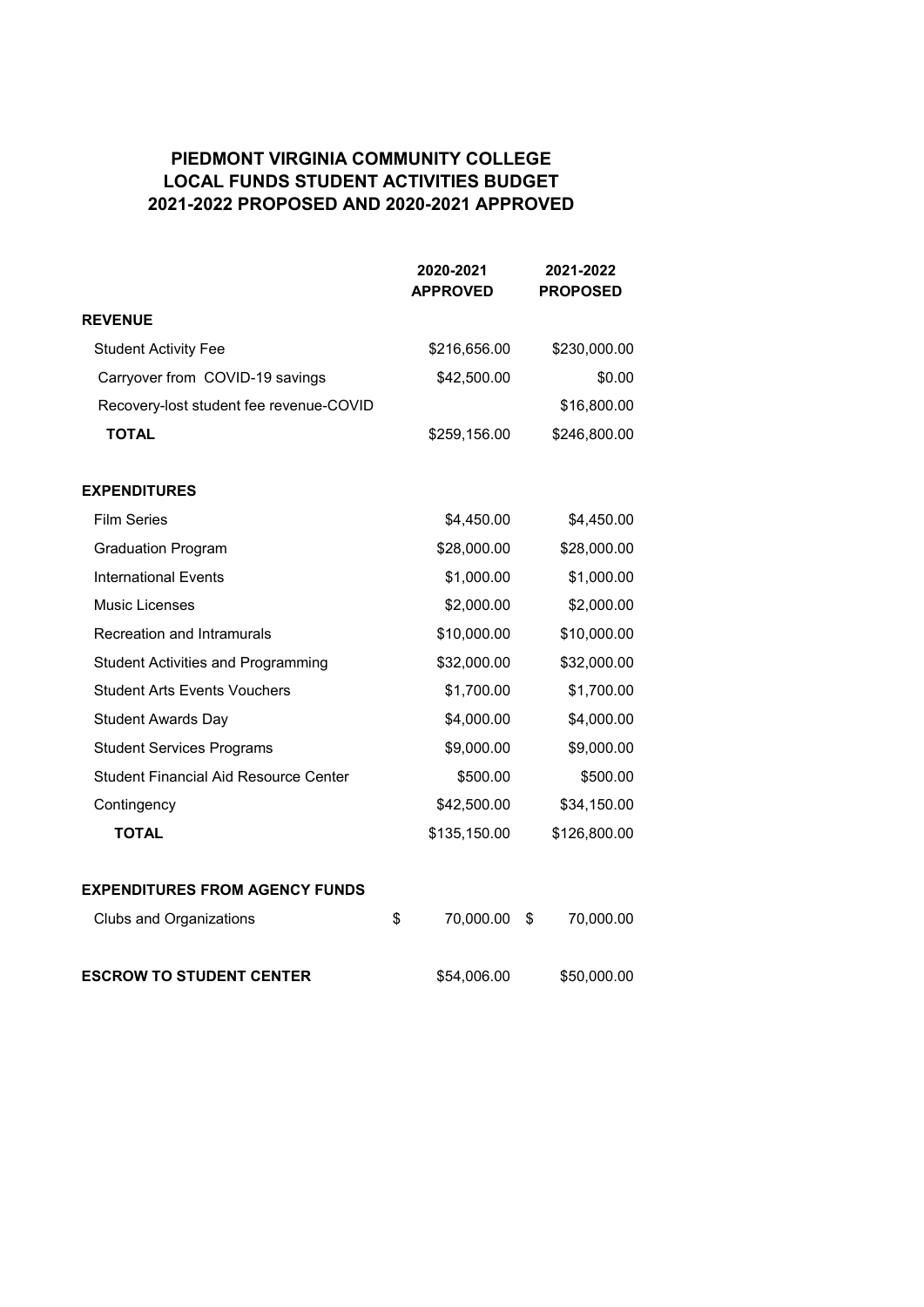#### **PIEDMONT VIRGINIA COMMUNITY COLLEGE COLLEGE ACTIVITIES BUDGET 2021-2022 PROPOSED AND 2020-2021 APPROVED**

|                                         | 2020-2021<br><b>APPROVED</b> | 2021-2022<br><b>PROPOSED</b> |  |
|-----------------------------------------|------------------------------|------------------------------|--|
| <b>REVENUE</b>                          |                              |                              |  |
| <b>Auxiliary Enterprise Commissions</b> | \$<br>89,500.00              | \$<br>57,500.00              |  |
| Carryover from COVID-19 savings         | \$<br>37,300.00              | \$<br>72,500.00              |  |
| Localities                              | \$<br>58,653.00              | \$<br>60,426.00              |  |
| <b>TOTAL</b>                            | \$<br>185,453.00             | \$<br>190,426.00             |  |
| <b>EXPENDITURES FROM LOCALITIES</b>     |                              |                              |  |
| Dual Enrollment/Outreach                | \$<br>17,500.00              | \$<br>17,500.00              |  |
| <b>Information Services</b>             | \$<br>41,153.00              | \$<br>42,926.00              |  |
| <b>TOTAL</b>                            | \$<br>58,653.00              | \$<br>60,426.00              |  |
| <b>EXPENDITURES</b>                     |                              |                              |  |
| <b>Art Gallery</b>                      | \$<br>5,350.00               | \$<br>8,000.00               |  |
| Awards & Recognition                    | \$<br>2,500.00               | \$<br>2,500.00               |  |
| <b>College Senate</b>                   | \$<br>750.00                 | \$<br>750.00                 |  |
| Commencement                            | \$<br>28,000.00              | \$<br>28,000.00              |  |
| Departmental Discretionary              | \$<br>14,700.00              | \$<br>14,700.00              |  |
| <b>Employee Orientation</b>             | \$<br>1,000.00               | \$<br>1,000.00               |  |
| <b>Employee Recognition</b>             | \$<br>4,000.00               | \$<br>4,000.00               |  |
| Events & Receptions                     | \$<br>12,000.00              | \$<br>12,000.00              |  |
| Fall & Spring Planning Weeks            | \$<br>6,000.00               | \$<br>6,000.00               |  |
| Faculty Senate & PASS                   | \$<br>1,500.00               | \$<br>1,500.00               |  |
| <b>High School Visits</b>               | \$<br>2,000.00               | \$<br>2,000.00               |  |
| <b>Information Services</b>             | \$<br>15,000.00              | \$<br>24,074.00              |  |
| Promotion of the Arts                   | \$<br>9,000.00               | \$<br>9,000.00               |  |
| <b>Recruitment and Outreach</b>         | \$<br>5,000.00               | \$<br>5,000.00               |  |
| <b>Student and Alumni Recognition</b>   | \$<br>1,000.00               | \$<br>1,000.00               |  |
| <b>Tuition Prizes and Awards</b>        | \$<br>1,475.00               | \$<br>1,500.00               |  |
| Contingency                             | \$<br>17,525.00              | \$<br>8,976.00               |  |
| <b>TOTAL</b>                            | \$<br>126,800.00             | \$<br>130,000.00             |  |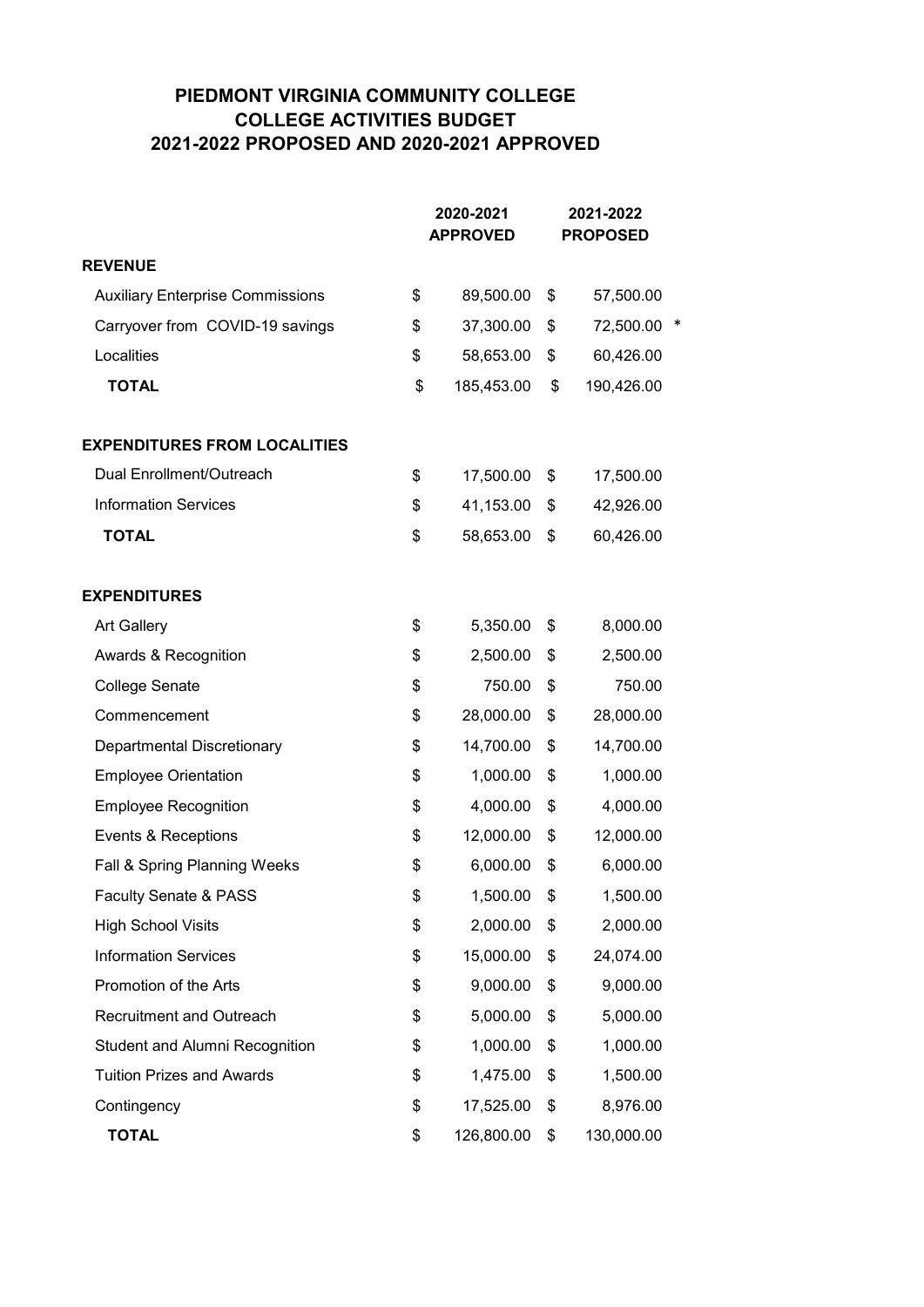### **PIEDMONT VIRGINIA COMMUNITY COLLEGE DEPARTMENTAL DISCRETIONARY BUDGET 2021-2022 PROPOSED AND 2020-2021 APPROVED**

|                                          | 2020-2021       | 2021-2022       |
|------------------------------------------|-----------------|-----------------|
|                                          | <b>APPROVED</b> | <b>PROPOSED</b> |
| Business, Math, & Technologies           | \$1,000.00      | \$1,000.00      |
| Health & Life Sciences                   | \$1,000.00      | \$1,000.00      |
| Humanities, Fine Arts, & Social Sciences | \$1,000.00      | \$1,000.00      |
| Human Resources                          | \$300.00        | \$300.00        |
| Information Technology                   | \$400.00        | \$400.00        |
| Institutional Research                   | \$400.00        | \$400.00        |
| Academic Support                         | \$1,500.00      | \$1,500.00      |
| Library                                  | \$800.00        | \$800.00        |
| <b>Student Services</b>                  | \$400.00        | \$400.00        |
| <b>Student Success Office</b>            | \$1,000.00      | \$1,000.00      |
| <b>Transfer and Advising</b>             | \$400.00        | \$400.00        |
| <b>VPFAS</b>                             | \$1,500.00      | \$1,500.00      |
| <b>VPISS</b>                             | \$4,000.00      | \$4,000.00      |
| <b>Workforce Development</b>             | \$1,000.00      | \$1,000.00      |
| TOTAL                                    | \$14,700.00     | \$14,700.00     |
|                                          |                 |                 |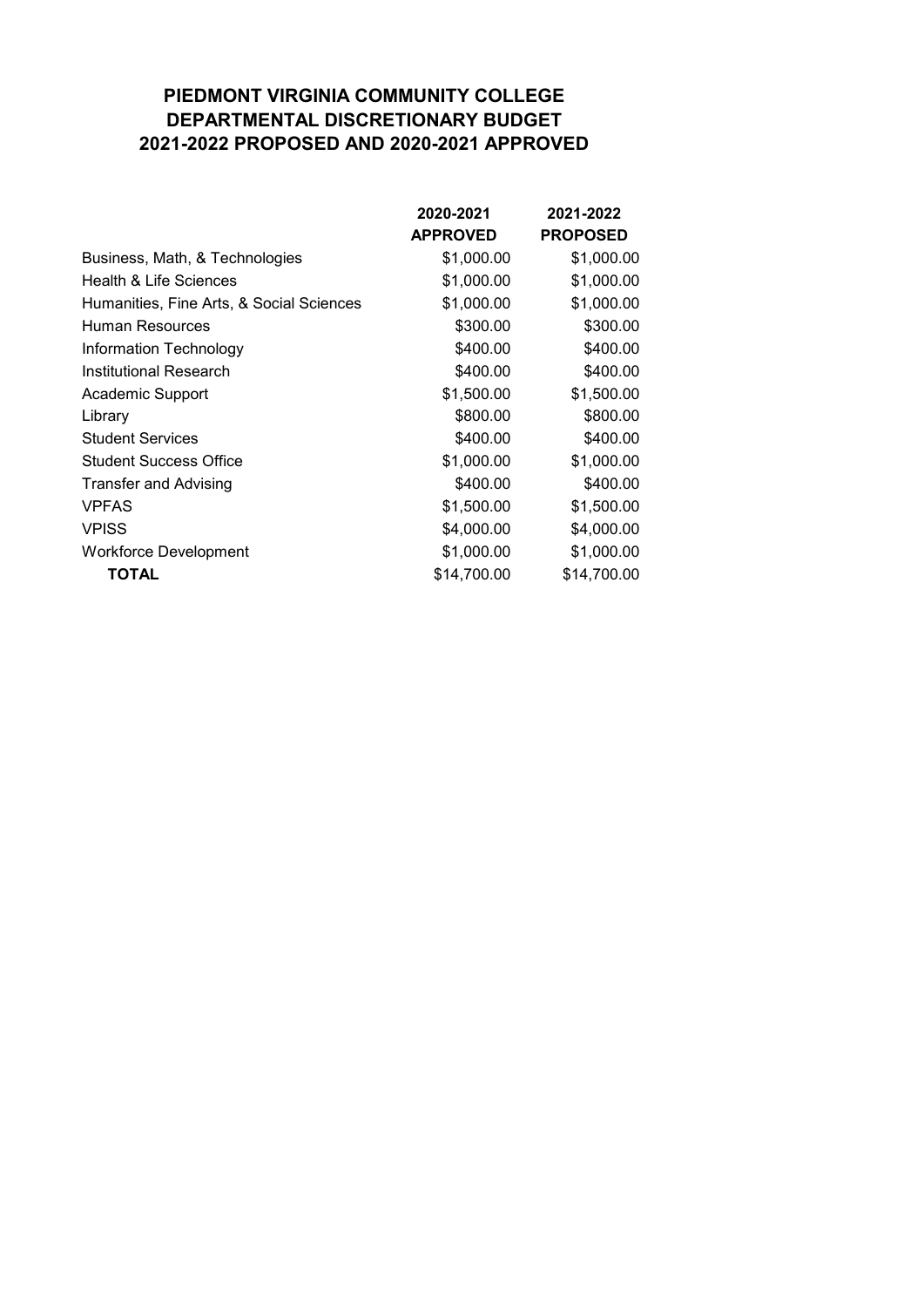#### **PIEDMONT VIRGINIA COMMUNITY COLLEGE PRESIDENT'S OFFICE BUDGET 2021-2022 PROPOSED AND 2020-2021 APPROVED**

|                                         | 2020-2021<br><b>APPROVED</b> | 2021-2022<br><b>PROPOSED</b> |
|-----------------------------------------|------------------------------|------------------------------|
| <b>REVENUE</b>                          |                              |                              |
| <b>Auxiliary Enterprise Commissions</b> | \$35,500.00                  | \$35,500.00                  |
| <b>EXPENDITURES</b>                     |                              |                              |
| <b>Board Activities</b>                 | \$2,000.00                   | \$2,000.00                   |
| <b>Flowers and Memorial</b>             | \$1,000.00                   | \$1,000.00                   |
| Legislative Information Session         | \$1,700.00                   | \$1,700.00                   |
| Organizational Memberships              | \$10,000.00                  | \$10,000.00                  |
| Contingency                             | \$20,800.00                  | \$20,800.00                  |
| <b>TOTAL</b>                            | \$35,500.00                  | \$35,500.00                  |
|                                         |                              |                              |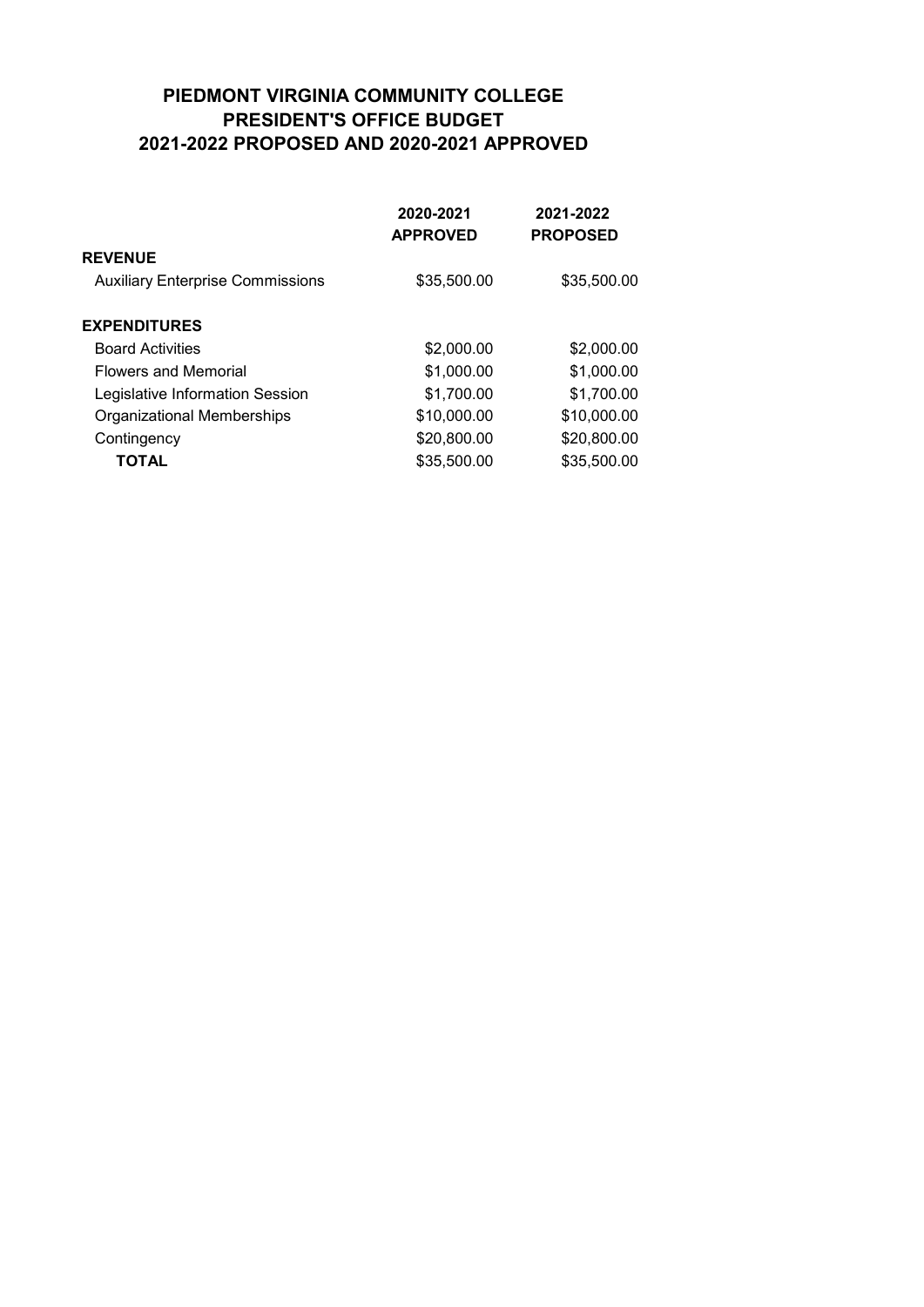#### **PIEDMONT VIRGINIA COMMUNITY COLLEGE COLLEGE SERVICES BUDGET 2021-2022 PROPOSED AND 2020-2021 APPROVED**

|                                         | 2020-2021       | 2021-2022       |
|-----------------------------------------|-----------------|-----------------|
|                                         | <b>APPROVED</b> | <b>PROPOSED</b> |
| <b>REVENUE</b>                          |                 |                 |
| <b>Auxiliary Enterprise Commissions</b> | \$10,000.00     | \$12,000.00     |
| <b>TOTAL</b>                            | \$10,000.00     | \$12,000.00     |
| <b>EXPENDITURES</b>                     |                 |                 |
| Grounds/Facilities/Site Development     | \$10,000.00     | \$12,000.00     |
| TOTAL                                   | \$10,000.00     | \$12,000.00     |